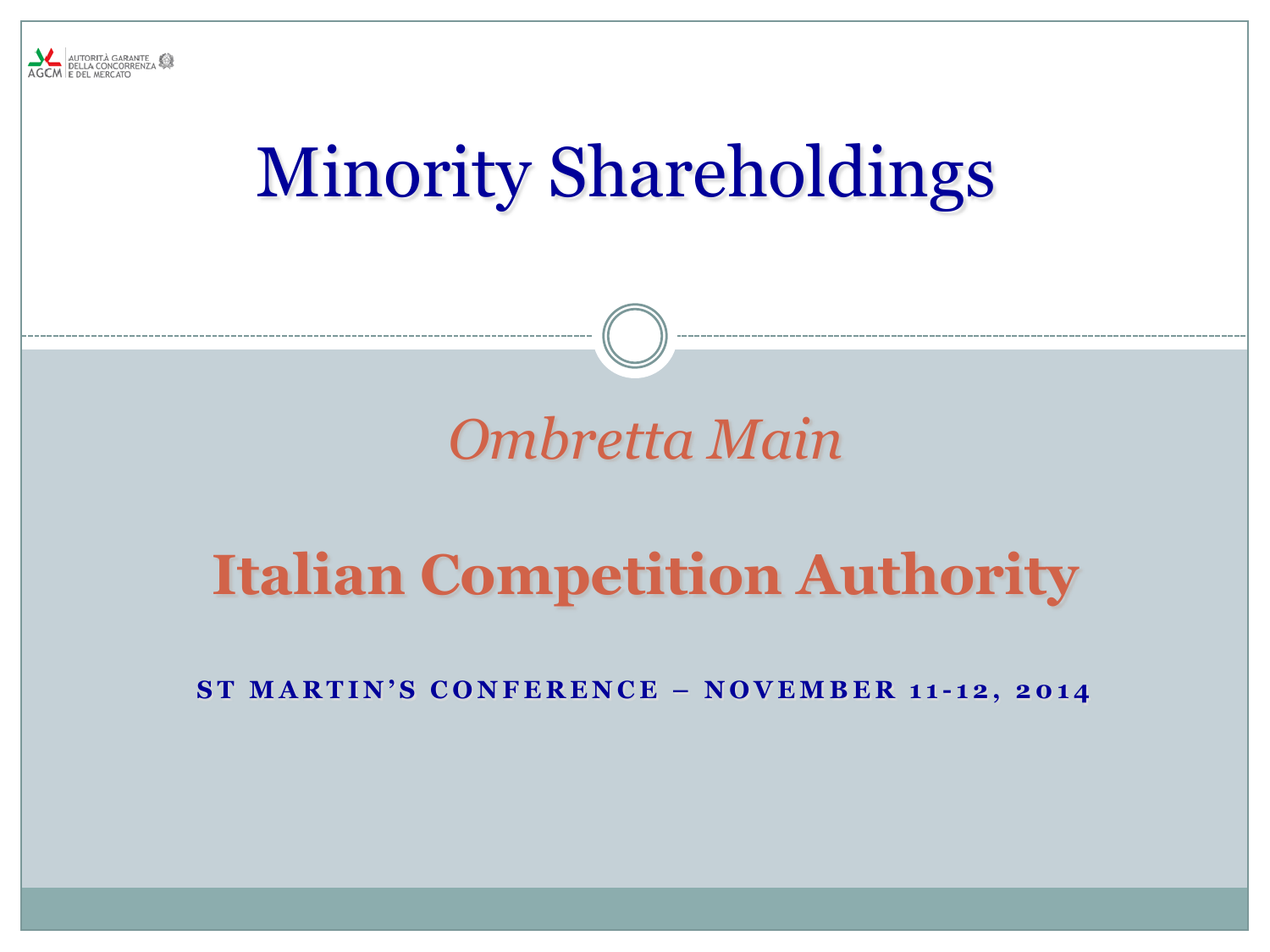

- Minority shareholding (MS) widespread practice in Italy (often in conjunction with interlocking directorships (ID))
- In 2011, ID among competing undertakings in the financial sector were prohibited
- Prohibition has been implemented according to a "targeted system" concerning only potentially anticompetitive ID. ICA involved in designing and implementing the targeted system
- Drawing on its practice, the ICA supports the Commission's proposal of a "targeted transparency notice system".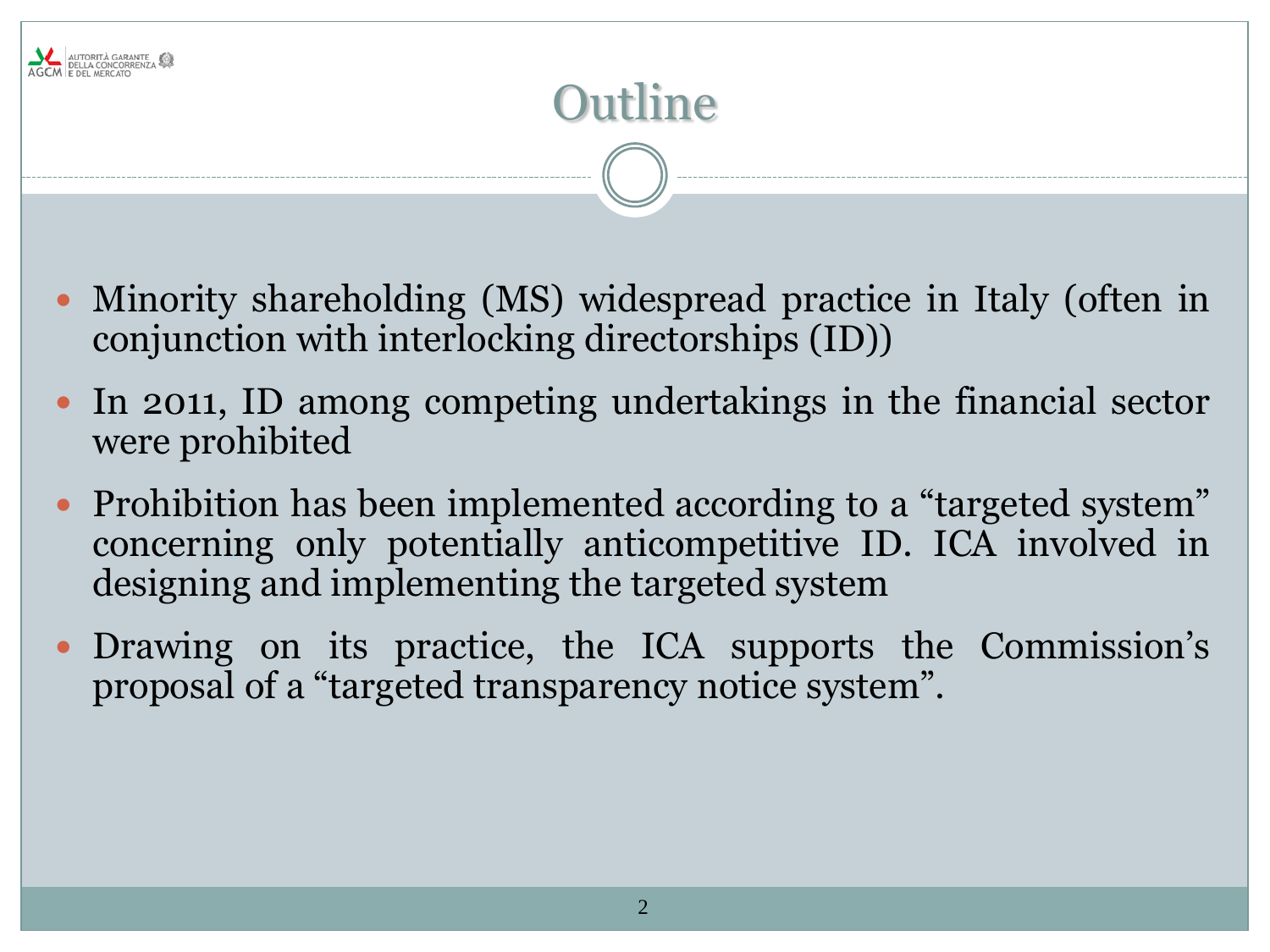

# MS and ID in Italy

- The Italian system has been historically characterized by the widespread recourse to cross minority shareholdings and interlocking directorships, particularly in the insurance and banking sectors.
- According to the Commission's statistical analyses, Italy is the country with the highest number of minority stake transactions which would be falling under the Merger Regulation should it cover MS. The said analyses show that 1/3 of the total number of these transactions fall in the financial sector.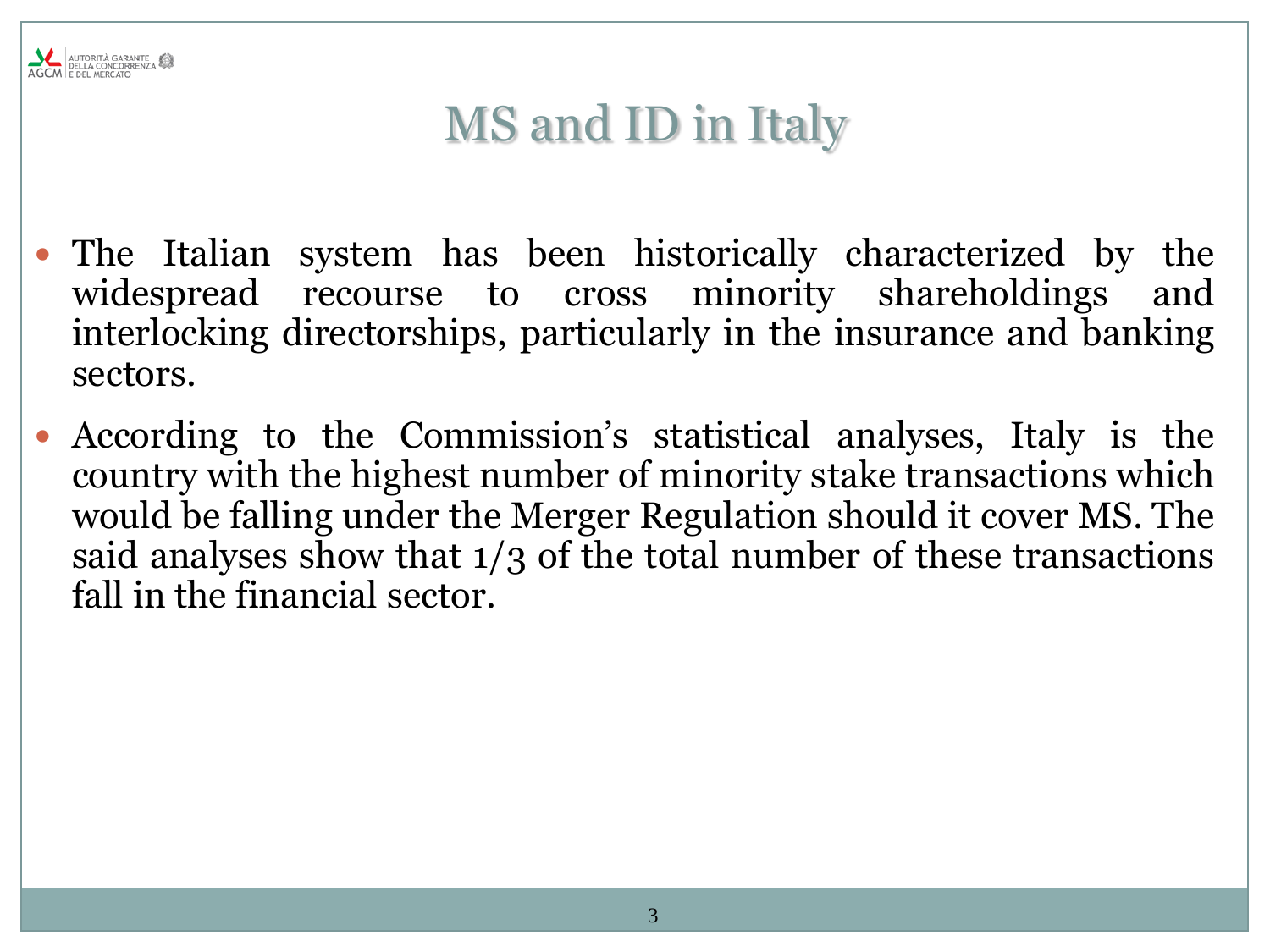

# MS and ID in the financial sector

- According to the ICA's sector inquiry on the corporate governance of banks, insurance companies and asset management companies, (2008), Italian financial companies are characterized by multiple links with their competitors.
- In particular, the inquiry showed that, at the time, about 20% of the firms analyzed had their competitors among their shareholders and 80% of the firms were affected by interlocking directorates with competitors. The extent of the above links appeared way above that observed in other European countries.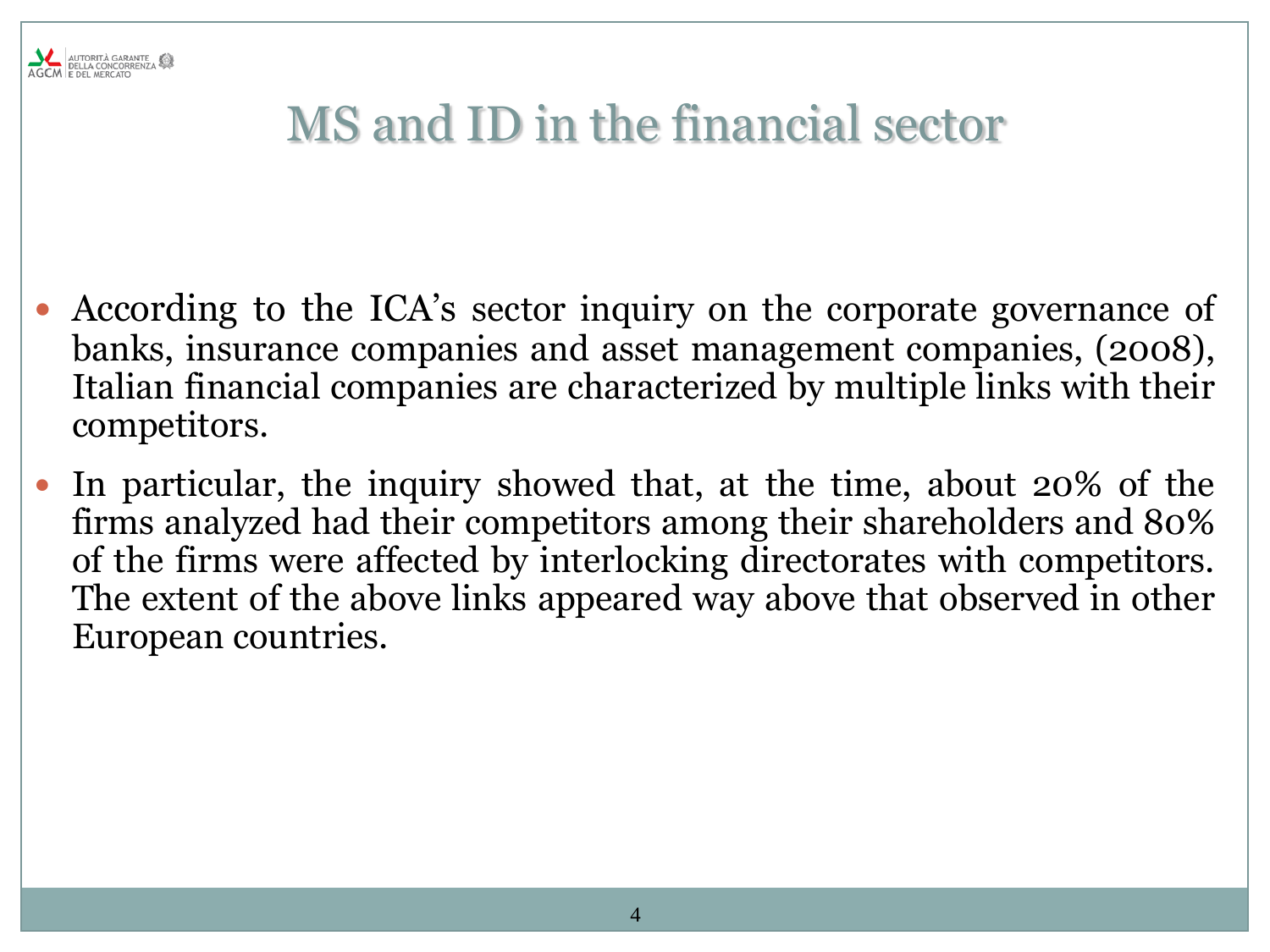

19% of companies have competitors among shareholders (42% in terms of assets)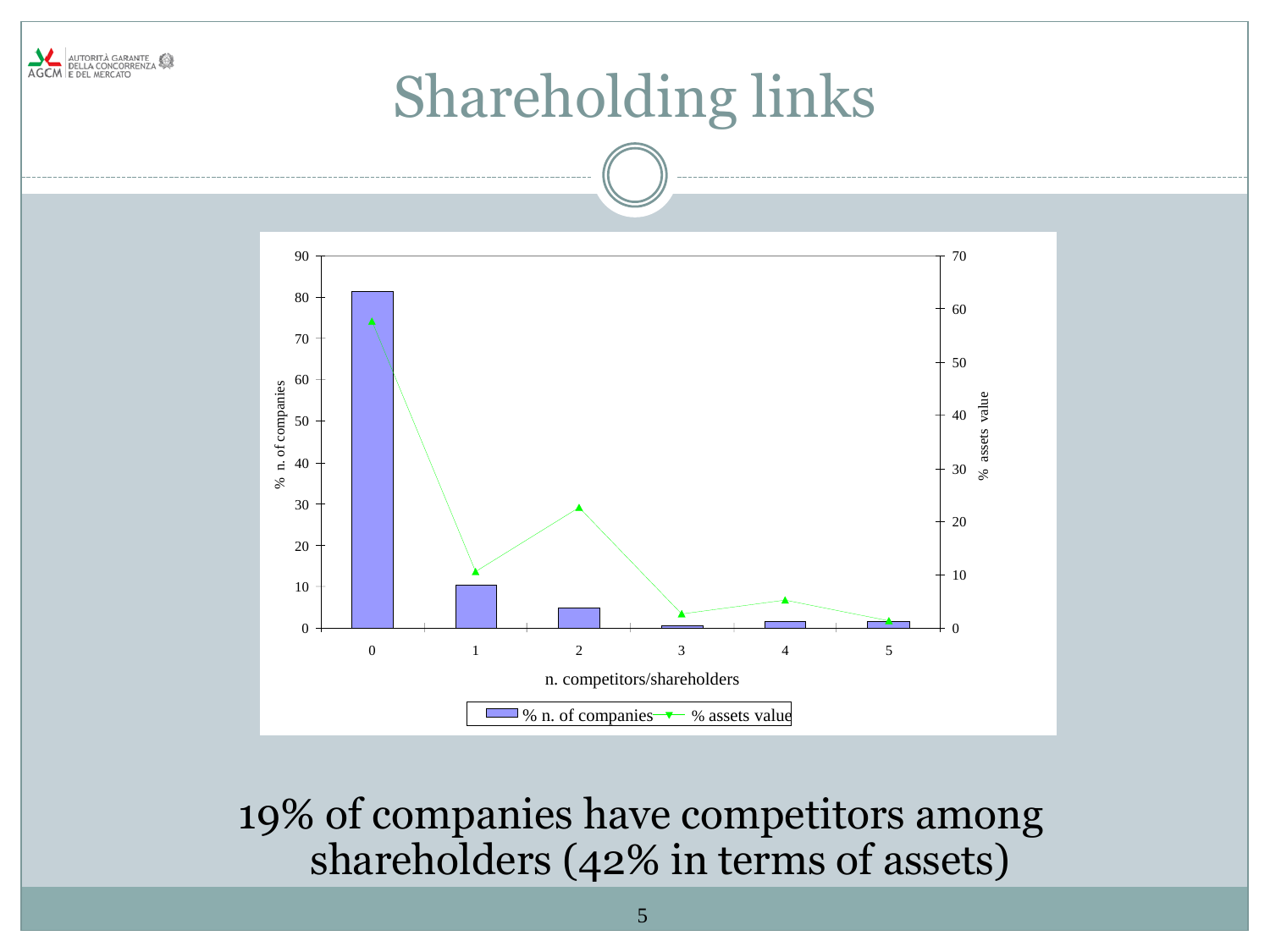

80% of companies have members in their governance bodies that are also members of competitors' boards (96% in terms of assets)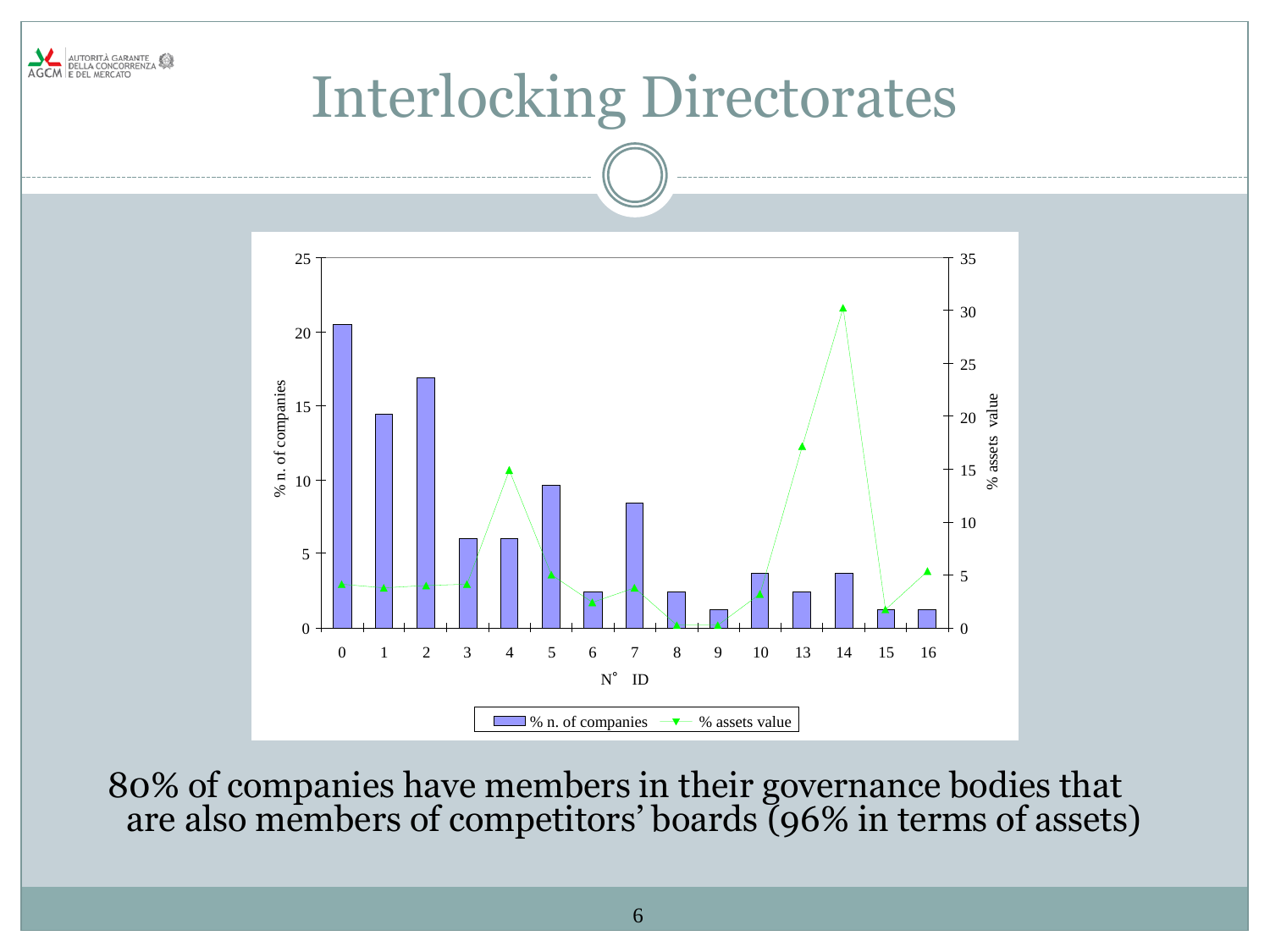# Competitive risks associated with MS and ID

#### Given the

- widespread association of ID to MS
- pervasive ID practice
- risks of coordinated effects seem particularly relevant

MS + ID can give access to sensitive information which make easier for the undertakings involved to

- reach an anticompetitive agreement
- monitor its application
- detect deviation and retaliate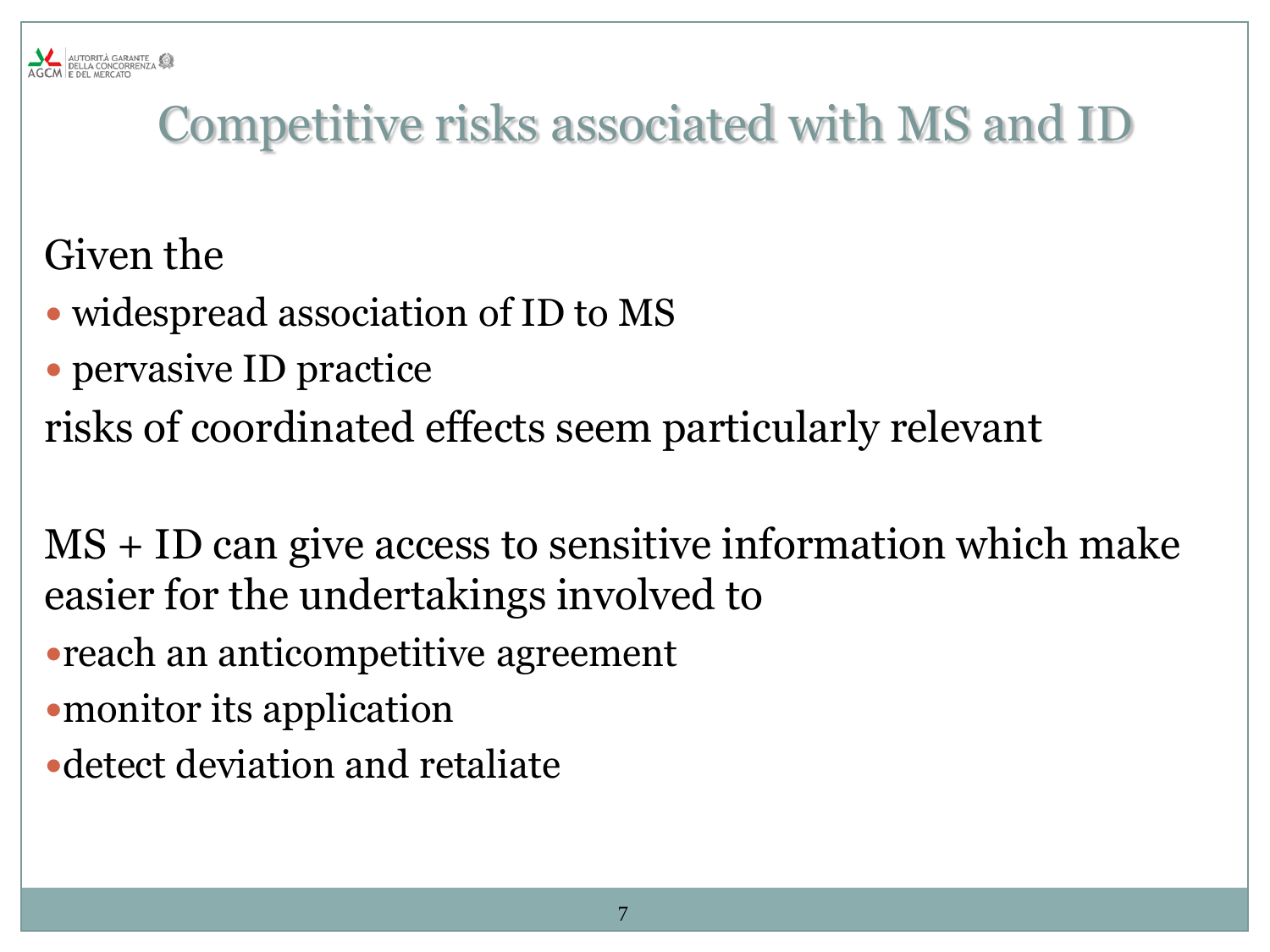#### Italian Legal Framework - MS

The acquisition of a non-controlling minority shareholding does not lead to a concentration under the Italian Competition Law

- However non controlling MS (ancillary to a main transaction) have been taken into consideration in the context of:
- the competitive assessment of the merger
- the identification of appropriate remedies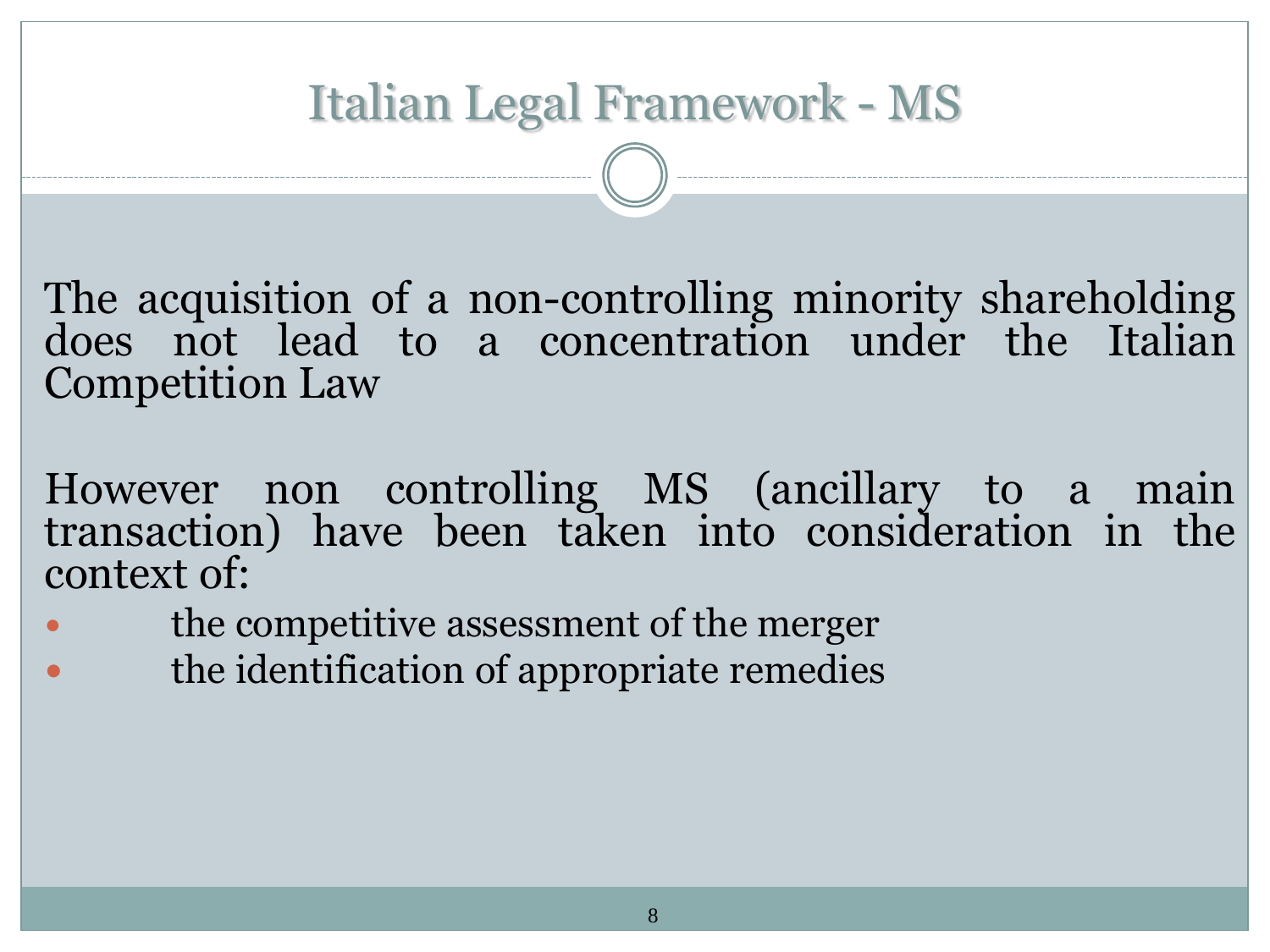

### Italian Legal Framework - ID

Law n. 214 of 2011, Section 36, provides that:

No member of management boards, supervisory boards and statutory board of auditors, as well no executive officers of undertakings or group of undertakings which are active on the markets for banking, insurance and finance, shall at the same time serve in corresponding positions in *competing* undertakings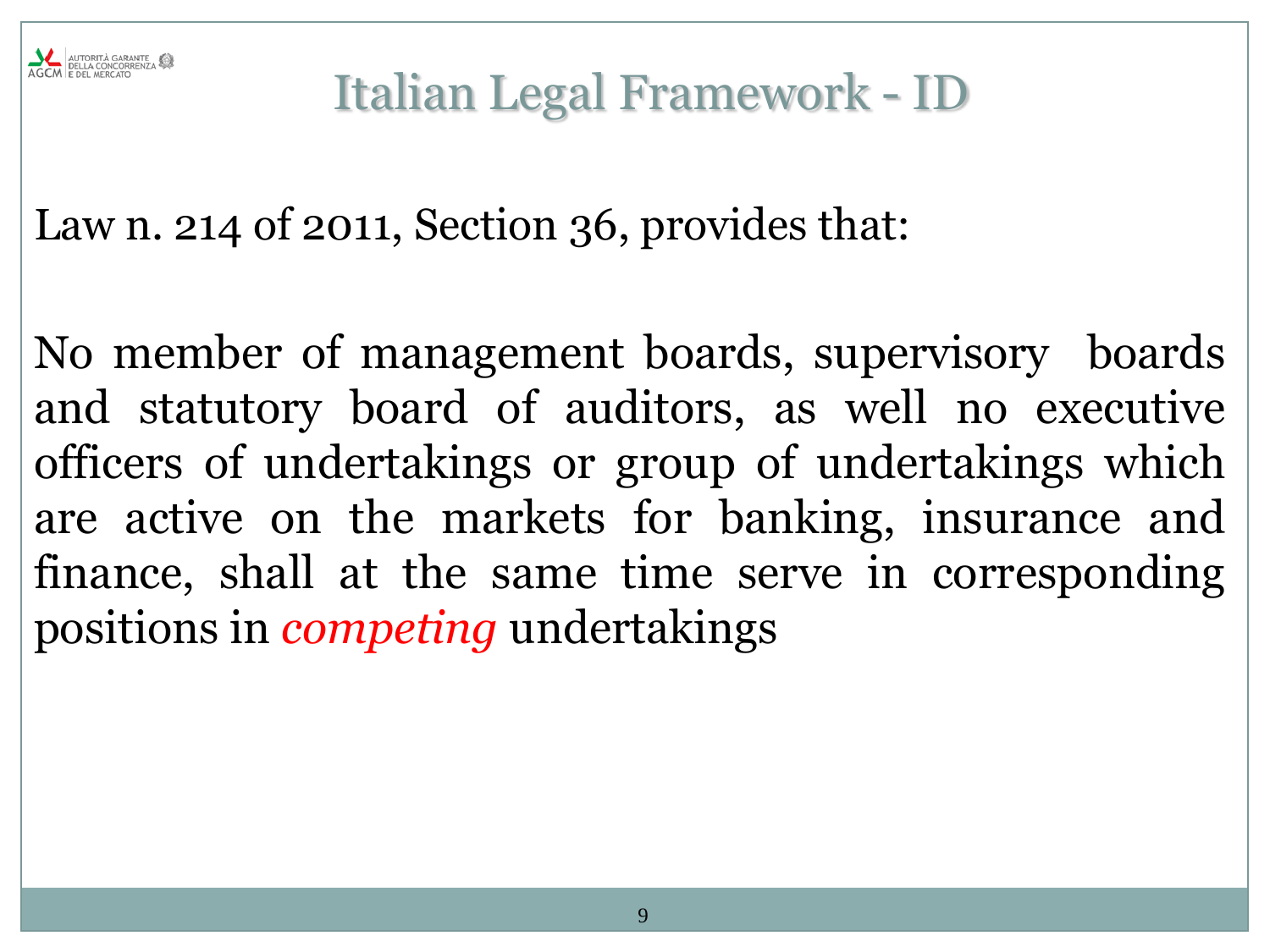

# The implementation of ID provisions – a targeted system

Taking into account the pro-competitive purpose of ID provisions, the three enforcement Authorities (Bank of Italy, Insurance Regulator and Securities and Exchange Commission) plus the ICA have agreed to implement a targeted system specifically focused on potentially anticompetitive ID. Guidelines on the criteria for the identification of potentially anticompetitive ID clarified that:

- "competing undertakings" are those active on the same product and geographic markets and which have no control relationship
- only undertakings with annual turnover above 47 million are subject to law 214/2011, section 36,